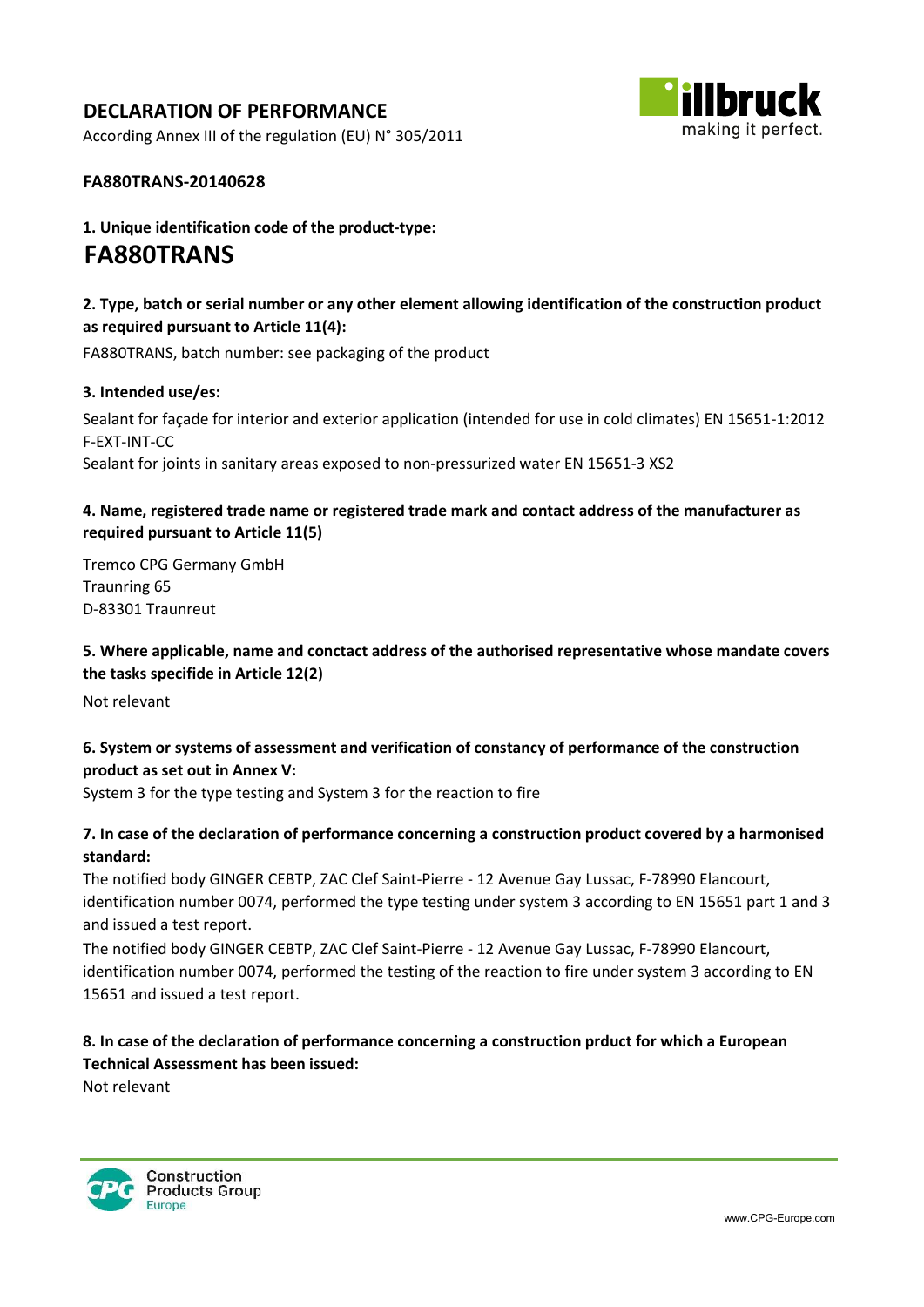

#### 9. Declared performance/s

#### EN 15651-1 F-EXT-INT-CC

Conditioning: Method A

Substrate: Mortar M2 and Primer AT101, Aluminium with Primer AT105

| <b>Essential Characteristics</b>                                                                                                                           | <b>Performance</b> | <b>Harmonised technical</b><br>specification |
|------------------------------------------------------------------------------------------------------------------------------------------------------------|--------------------|----------------------------------------------|
| REACTION TO FIRE (EN 13501)                                                                                                                                | Class E            | EN 15651-1: 2012                             |
| RELEASE OF CHEMICALS DANGEROUS TO THE<br><b>ENVIRONMENT AND HEALTH</b>                                                                                     | <b>NPD</b>         | EN 15651-1: 2012                             |
| <b>WATER TIGHTNESS AND AIR TIGHTNESS</b>                                                                                                                   |                    |                                              |
| Resistance to flow (EN ISO 7390)                                                                                                                           | $\leq$ 3mm         | EN 15651-1: 2012                             |
| Loss of volume (EN ISO 10563)                                                                                                                              | $\leq 10\%$        | EN 15651-1: 2012                             |
| Tensile properties (i.e. at maintained extension after<br>immersion in water at 23°C) (EN ISO 10590)                                                       | NF                 | EN 15651-1: 2012                             |
| Tensile properties (i.e. at maintained extension) for<br>non-structural low modulus sealants used in joints in<br>cold climate areas (-30°C) (EN ISO 8340) | NF                 | EN 15651-1: 2012                             |
| DURABILITY (EN ISO 8340, EN ISO 9047, EN ISO 10590)                                                                                                        | Pass               | EN 15651-1: 2012                             |

### EN 15651-3 XS2

Conditioning: Method A Substrate: Aluminium with Primer AT105

| <b>Essential Characteristics</b>                                                                     | Performance   | <b>Harmonised technical</b><br>specification |
|------------------------------------------------------------------------------------------------------|---------------|----------------------------------------------|
| REACTION TO FIRE (EN 13501)                                                                          | Class E       | EN 15651-3: 2012                             |
| RELEASE OF CHEMICALS DANGEROUS TO THE<br>ENVIRONMENT AND HEALTH                                      | <b>NPD</b>    | EN 15651-3: 2012                             |
| WATER TIGHTNESS AND AIR TIGHTNESS                                                                    |               |                                              |
| Resistance to flow (EN ISO 7390)                                                                     | $\leq$ 3mm    | EN 15651-3: 2012                             |
| Loss of volume (EN ISO 10563)                                                                        | $\leq 20\%$   | EN 15651-3: 2012                             |
| Tensile properties (i.e. at maintained extension after<br>immersion in water at 23°C) (EN ISO 10590) | ΝF            | EN 15651-3: 2012                             |
| MICROBIOLOGICAL GROWTH (ISO 846, method B)                                                           | $\mathcal{L}$ | EN 15651-3: 2012                             |
| DURABILITY (EN ISO 8340, EN ISO 9047, EN ISO 10590)                                                  | Pass          | IEN 15651-3: 2012                            |

NF = no failure according to ISO 11600

NPD = No performance declared